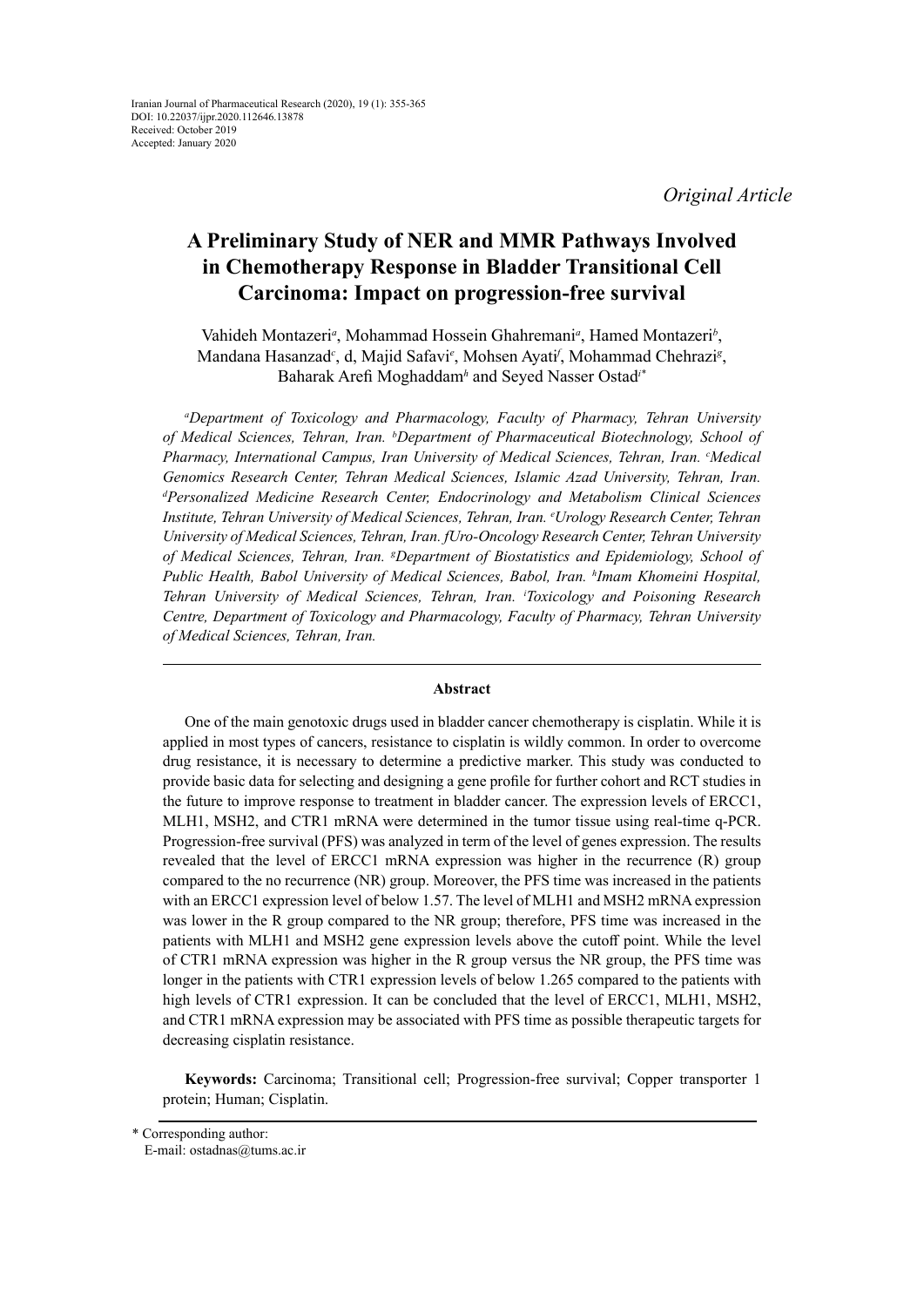#### **Introduction**

Bladder cancer (BC) is the ninth most prevalent cancer with a global incidence of about 430,000 new cases every year. According to epidemiological studies, the highest prevalence of BC is seen in North America, Europe, and Western Asia (1, 2).

The incidence ratio of BC in men is 3.3 time as high as in women. It is reported as the 13<sup>th</sup> cause of mortality worldwide by cancer per year and tobacco smoking is known as the main risk factor (1). The Tumor- Node-Metastasis system (TNM system) is used for staging tumors, which explains tumor invasion (Tis-T<sub>4</sub>). Tumor grading is based on the cellular characteristics (3). Based on histological characteristics, transitional cell carcinoma (TCC) is the most common type of BC  $(>90\%)$ , which originates from the uroepithelium  $(4, 4)$ 5). There are two types of TCC with different clinical symptoms. The majority of the TCC cases  $(≥70%)$  are categorized into low-grade non-muscle invasive bladder cancer (NMIBC) subtype. NMIBC is restricted to the mucosa or submucosa and is treated locally using transurethral resection (TUR) (1, 6 and 7). Muscle-invasive bladder cancer (MIBC) is another subtype of TCC that includes 20-25% of cases and is life-threating due to metastasis and invasion to distant sites. Clinical studies reported that about 50% of the patients with this type of cancer have a poorer 5-year survival and lower quality of life (6, 7).

The recurrence and metastasis mechanism of the tumor is not clear. Therefore, knowledge of the molecular mechanisms seems to be necessary for early diagnosis and treatment decisions (8). Radical cystectomy and chemotherapy using cisplatin is the standard treatment for MIBC. However, the treatment strategy depends mostly on the clinicopathologic pattern as well as staging (7, 9).

Cisplatin [cisdiamminedichloroplatinum (II)], a genotoxic drug, is a platinum- based drug that binds to DNA and alters its structure. In fact, steric fluctuation in the helix by cisplatin causes higher propensity to the interstrand DNA cross-link. These lesions in the intracellular DNA structure inhibit replication and transcription of DNA, which in turn triggers apoptosis in cells (10-13). Many

mechanisms contribute to drug resistance, especially resistance to cisplatin. DNA damage response (DDR) pathways play a critical role in response to chemotherapy. DDR pathways include many proteins, especially the nucleotide excision repair (NER) system that affects drug resistance through recognizing and removing DNA lesions produced by cisplatin (14, 15). In this system, Excision Repair Cross Complementing 1 (ERCC1) is the main protein and a critical factor in recognizing and removing cisplatin adducts (15, 16).

Mismatch Repair Pathway (MMR) is another component of the DDR pathway involved in drug resistance. Mut L Homologue 1 (MLH1) and Mut S Homologue 2 (MSH2) have a critical role in the normal function of the MMR pathway (11, 17). Defects in the MMR pathway are related to cisplatin resistance, and decreased expression levels of MLH1 mRNA lead to cisplatin resistance in different cancers (18, 19). The effect of MSH2 in cisplatin resistance is also revealed in other studies (11, 20). Cisplatin is the backbone of bladder cancer treatment regimens and causes DNA damage through alkylation; therefore, faulty NER and MMR genes as components of the DNA repair pathways can cause drug resistance and tumor progression (17, 21-23).

It should also be noted that the mechanism of cisplatin resistance is multifactorial, including decreased intratumoral cisplatin accumulation due to diminished activity of transporters. Copper Transporter 1 (CTR1; SCLC31A1, or hCTR1) is the main transporter on the cell membrane contributing to cooper hemostasis with a crucial role in cisplatin uptake in tumor cells. Many studies have indicated that the level of CTR1 mRNA expression could have an impact on cisplatin resistance (10, 24-26).

This study was conducted to evaluate association between MLH1, MSH2, ERCC1, and CTR1 expression in bladder tumor tissues and cisplatin resistance in Iranian BC patients.

#### **Experimental**

#### *Patients and sample collection*

The study was done in the Urology Research Center of Sina Hospital and Uro-Oncology Research Center of Imam Khomeini Hospital affiliated of Tehran University of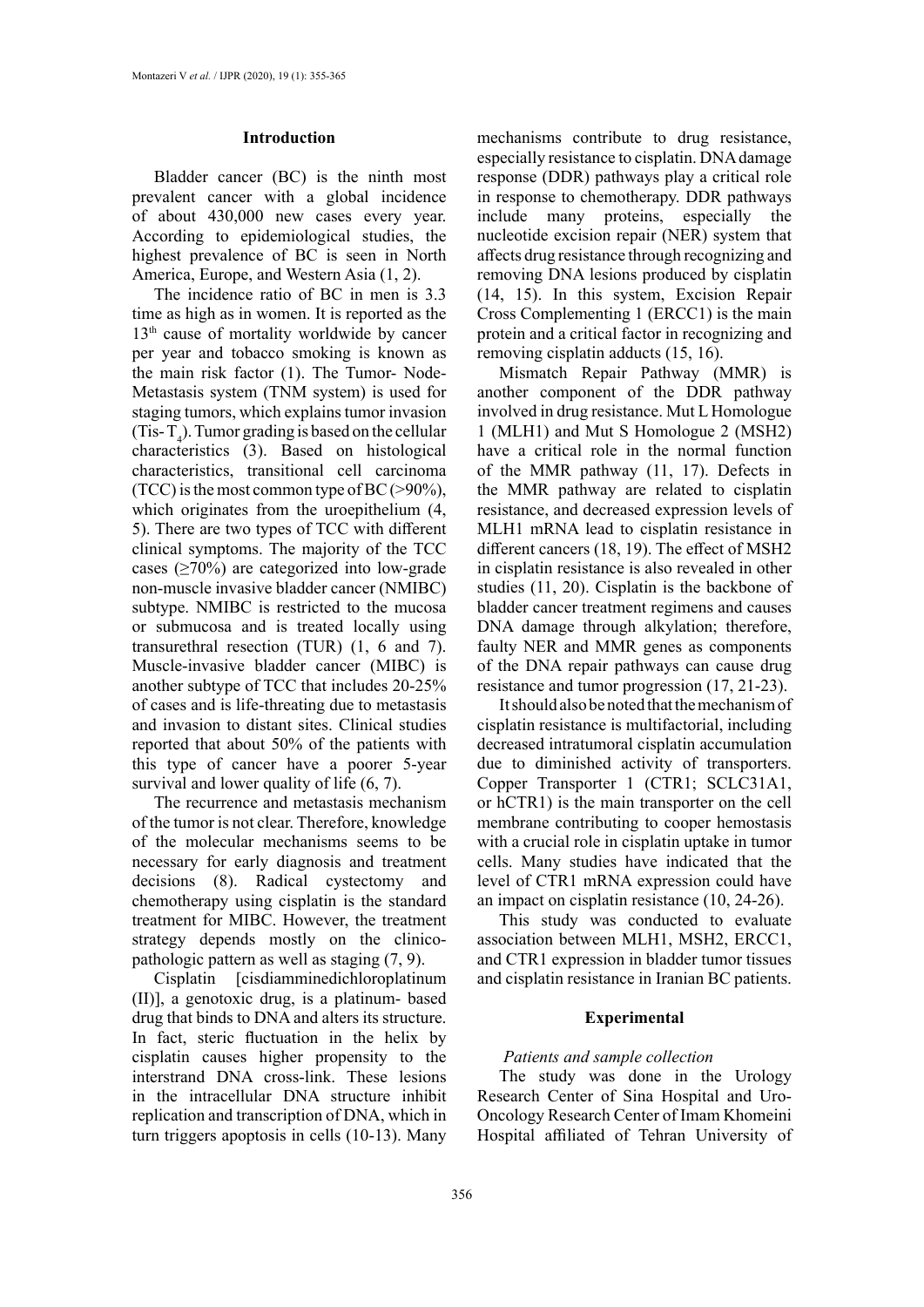Medical Sciences (TUMS). It was designed according to the Declaration of Helsinki and approved by the Ethics Committee of TUMS (IR.TUMS.REC.1395.2389). The participants were recruited prospectively from April 2016 to November 2018 according to the clinicopathological diagnosis. The inclusion criteria were a histopathological report of TCC, tumor grades T2 and T3 (N0, M0), age ≤80 years old, and a negative history of treatment with radiotherapy or chemotherapy and immunotherapy. Patients who had metastatic cancer from other sites or underwent chemotherapy or radiotherapy were excluded from the study. Informed consent was taken from all participants. Fresh tumor tissues were obtained from the patients during transurethral resection (TUR) or radical cystectomy, maintained in RNA latter (Que Gene), and stored at -20 °C for RNA extraction.

# *Clinical data*

Demographic data such as age, smoking, BMI, and pathological data including tumor grading and staging were recorded. All patients received cisplatin- based chemotherapy regimens and response to chemotherapy was assessed four weeks after chemotherapy finished (27). All clinical documents of patients such as physical examination, imaging studies including chest X-ray and abdominal and pelvic CT scans were assessed. Response

to chemotherapy was evaluated based on the criteria for solid tumor progression including recognizable tumors in other sites or in the same tissue diagnosed by cystoscopy and imaging.

# *RNA extraction and gene expression analysis using Real Time PCR*

The expression levels of ERCC1, MLH1, MSH2, and CTR1 were determined using real-time quantitative reverse transcriptasepolymerase chain reaction (real-time RT-PCR). The RNA content was isolated from the tumor tissues maintained in RNA latter (QiaGen) using Trizol reagent and stored at -70 °C. The information about the RNA yield was estimated using spectrophotometer absorbance (Eppendorf 6131, Bio Photometer) and the ratio of 260/250 nm was calculated. Complementary DNA (cDNA) synthesis was performed using a cDNA synthesis kit (Takara, Otsu, Shiga, Japan) according to the manufacturer's instructions and stored at -70 °C. The primers are listed in Table 1. Furthermore, TBP (TATA box binding protein) and SDHA (succinate dehydrogenase complex, subunit A, flavoprotein) were determined as internal reference genes (28). The level of mRNA expression was determined with the Applied Biosystems StepOnePlus Real-time PCR using SYBR Premix Ex Taq™ II (Tli RNaseH Plus; Takara) in a 10-µL final volume.

**Table 1.** List of primer.

| Gene             |         | Primer                  |  |
|------------------|---------|-------------------------|--|
| ERCC1            | Forward | TTTGGCGACGTAATTCCCGAC   |  |
|                  | Reverse | CCTGCTGGGGATCTTTCACA    |  |
| MLH1             | Forward | CTCTTCATCAACCATCGTCTGG  |  |
|                  | Reverse | GCAAATAGGCTGCATACACTGTT |  |
| MSH <sub>2</sub> | Forward | AGTCAGAGCCCTTAACCTTTTTC |  |
|                  | Reverse | GAGAGGCTGCTTAATCCACTG   |  |
| CTR1             | Forward | GGGGATGAGCTATATGGACTCC  |  |
|                  | Reverse | TCACCAAACCGGAAAACAGTAG  |  |
| <b>SDHA</b>      | Forward | CGGGTCCATCCATCGCATAA    |  |
|                  | Reverse | GACGTGCAGCTGAAGTAGGT    |  |
| TRP              | Forward | CAGCTTCGGAGAGTTCTGGG    |  |
|                  | Reverse | TATATTCGGCGTTTCGGGCA    |  |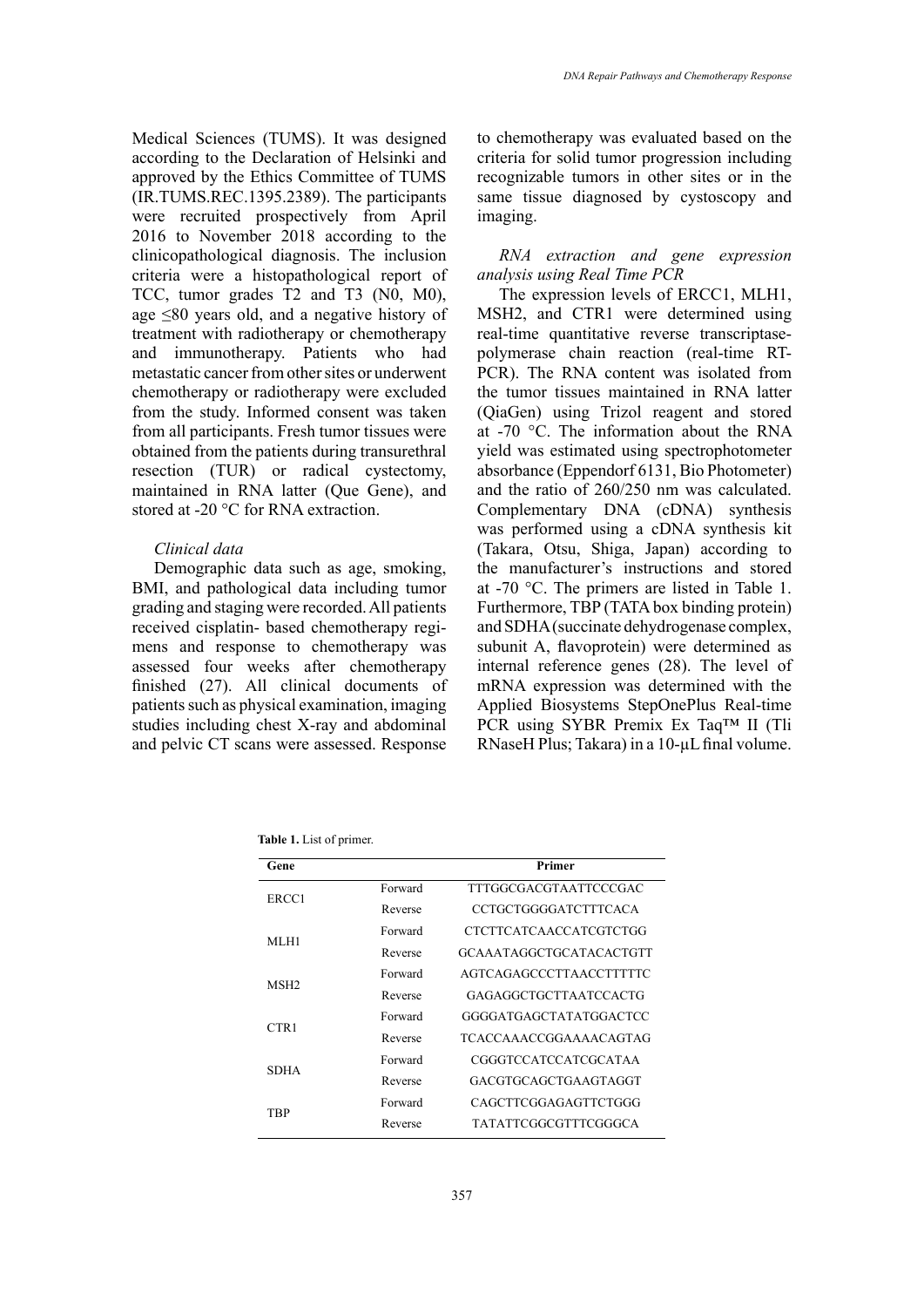Data were analyzed according to the quantitative assessment of the change in the expression value of each gene relative to the housekeeping gene using  $2^{-(\Delta Ct \text{ sample-}\Delta Ct)}$ housekeeping). Furthermore, the expression levels of these genes were evaluated in tumors and adjacent normal samples relative to the SDHA housekeeping gene.

# *Statistical Analysis*

The data are presented using mean (SD), frequency, and 95% confidence interval (95% CI). Independent sample *t*-test or Mann– Whitney U test and chi-square test were used to investigate the differences in continuous and categorical variables, respectively. The Kaplan-Meier method was applied to depict univariate survival curves illustrating the association between the biomarker expression and Progression-Free Survival (PFS). PFS was defined from four weeks after the end of chemotherapy until the time of recurrence. The log- rank test was applied to assess the statistical significance between survival curves. The Cox proportional hazard model was used to estimate the hazard ratio of recurrence for the gene expression. The cutoff point was calculated according to receiver operating characteristic (ROC) curve and Youden index. The ROC curve plotted the sensitivity (true positives) against 1- specificity (false positives), considering each value as a possible cutoff value. *p*-values less than 0.05  $(p$ -value  $\leq$  0.05) were considered significant in all analyses. All statistical analyses were performed using the STATA version 15 (STATA Corp, College Station, Texas).

## **Results**

#### *Patients*

Of 25 eligible patients, 12 finished the study successfully (Figure 1). During the follow-up period, 5 patients showed recurrence on cystoscopy and were referred for radical cystectomy. There was no significant difference in average age between the two groups (63 years in NR group and 62 years in R group). There was no significant difference in the smoking profile between the two groups while opium consumption was more common in the R group versus the NR group.

Demographic results showed no statistically significant difference in age, smoking, opium consumption, and BMI between the two groups. Baseline characteristics of patients are summarized in Table 2. In the NR group, 25% and 75% tumor tissues were classified as T2b and T3, respectively. By contrast, in the R group, 75% and 25% of the tumors were classified as T2b and T3, respectively. There was no significant difference in the tumor grade and TMN (tumor, metastasis, node) staging between the two groups (*p*-value  $\geq$ 0.05).

# *Assessment of gene expression in patients*

The expression levels of ERCC1, MLH1, MSH2, and CTR1 mRNA were evaluated using SYBER GREEN Real Time- PCR method. As indicated in Figure 2, the expression levels of MLH1 and MSH2 were lower in the R group compared to the NR group. By contrast, the expression levels of ERCC1 and CTR1 were higher in the R group versus the NR group. No significant relationship was observed between the mRNA expression of MLH1, MSH2, ERCC1, and CTR1 in two groups (*p*-value  $\geq$  $(0.05)$ .

*Level of gene expression and response to chemotherapy*

Response to chemotherapy was 58.33% in 12 patients in this study. The risk of disease recurrence was calculated using the expression levels of MLH1, ERCC1, MSH2, and CTR1 mRNA below and above the cutoff point. The risk of disease recurrence was higher when the expression levels of MLH1 and MSH2 mRNA were below the cutoff points (57.1 and 20%;  $p = 0.19$ , respectively). There was no correlation between the expression level of MLH1 and MSH2 mRNA and response to chemotherapy in the R group. Furthermore, the risk of disease recurrence increased when the expression levels of ERCC1 mRNA were above the cutoff point. In this group, the risk of disease recurrence when the expression levels of ERCC1 and CTR1 mRNA expression were above the cutoff point was  $60\%$  ( $p = 0.27$ ) and 57.1%  $(p = 0.19)$ , respectively. There was no significant correlation between the value of gene expression and tumor recurrence in the R group (Table 3). The survival of the patients in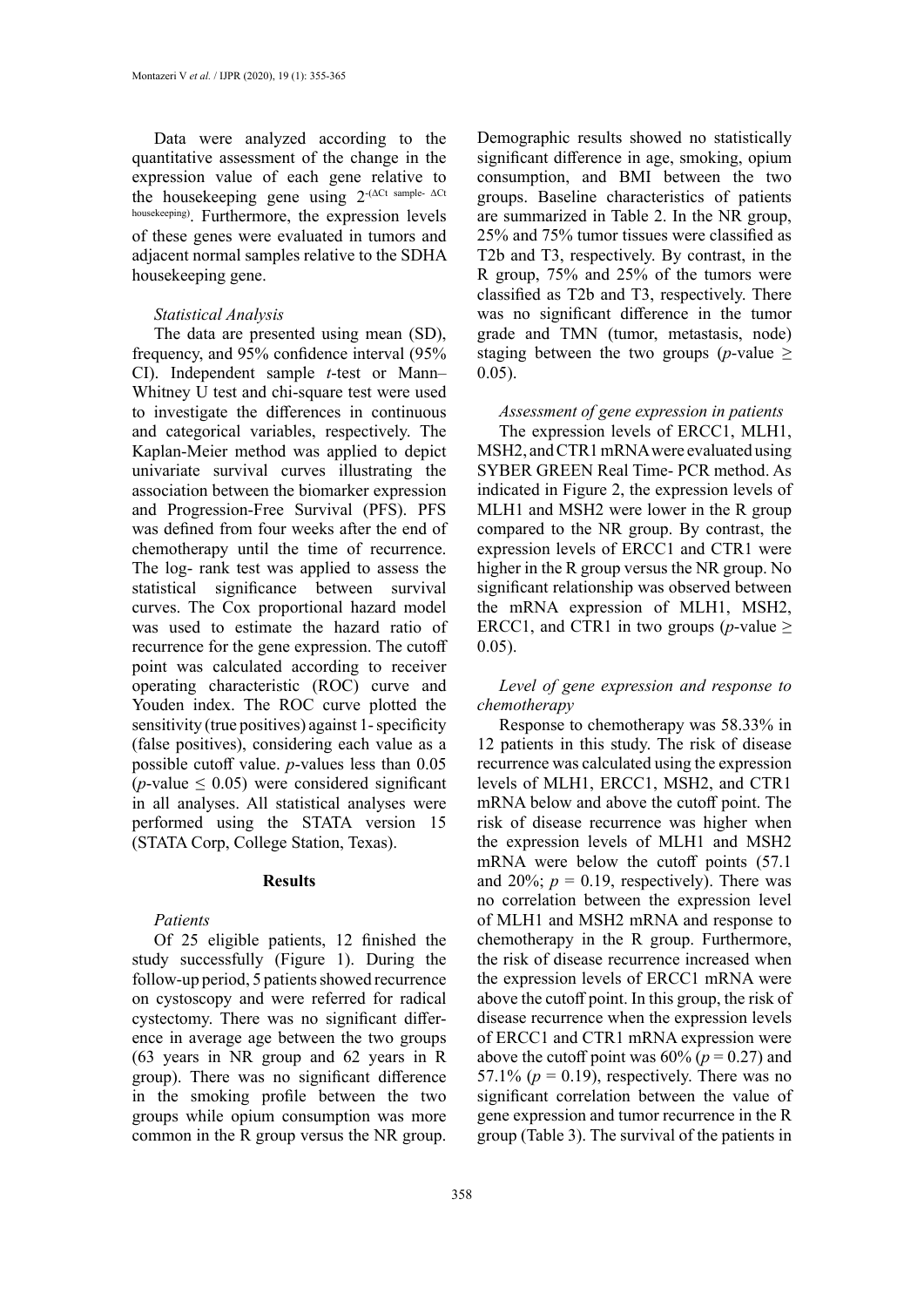

**Figure 1.** Patient's papulation. **Figure 1**. Patient's papulation.

| <b>Characteristics</b> | <b>NR</b><br>$(n = 7)$ | R<br>$(n = 5)$   | <i>p</i> -value |
|------------------------|------------------------|------------------|-----------------|
| Age                    | $63 \pm 10.94$         | $62.40 \pm 5.68$ | 0.64            |
| <b>BMI</b>             | $27.22 \pm 3.92$       | $27.60 \pm 7.46$ | 0.75            |
| Smoking, $(\%)$        |                        |                  |                 |
| No                     | 2(100)                 | 0(0)             |                 |
| yes                    | 5(50)                  | 5(50)            | 0.47            |
| Opium, $(\%)$          |                        |                  |                 |
| No                     | 6(66.7)                | 3(33.3)          |                 |
| yes                    | 1(33.3)                | 2(66.7)          | 0.52            |
| Grade, $(\% )$         |                        |                  |                 |
| T <sub>2</sub> b       | 1(25)                  | 3(75)            |                 |
| T <sub>3</sub>         | 6(75)                  | 2(25)            | 0.22            |
| Stage, $(\%)$          |                        |                  |                 |
| $\overline{2}$         | 1(25)                  | 3(75)            |                 |
| 3                      | 6(75)                  | 2(25)            | 0.22            |

**Table 2.** Demographic and clinicopathological characteristic of patients. **Table 2.** Demographic and clinicopathological characteristic of patients.

NR: No recurrence group; R: Recurrence group.

the NR group was higher when the expression levels of MLH1 and MSH2 mRNA were below the cutoff point. The survival was also

increased in the NR group when the expression levels of ERCC1 and CTR1 mRNA were above the cutoff point (Table 3). No significant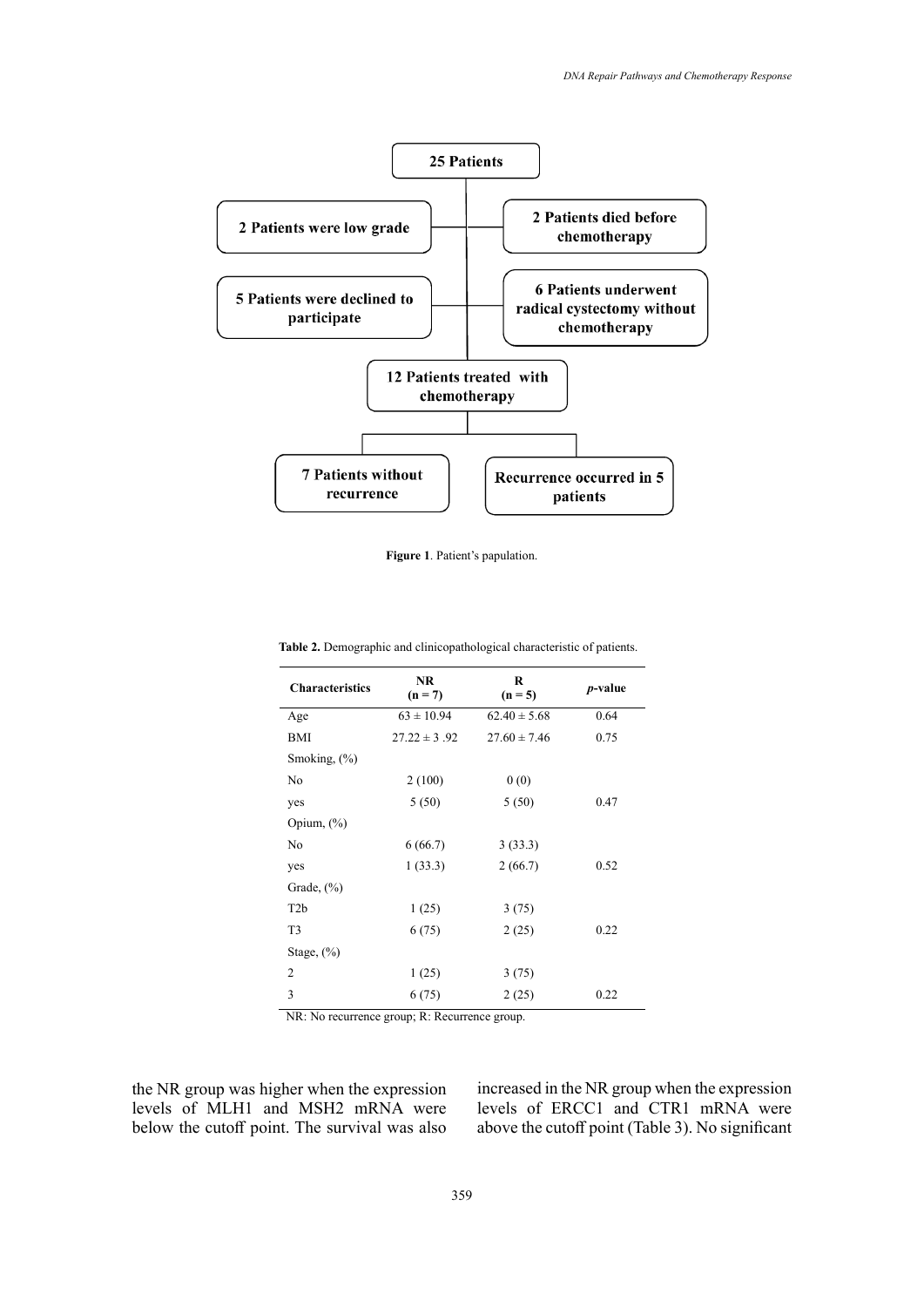

Figure 2. Expression levels of MLH1, ERCC1, MSH2, and CTR1 in NR and R groups (mean  $\pm$  SD).

| Gene<br><b>Cutoff point</b> | $NR, n (\%)$ | R, n (%) | <i>p</i> -value |
|-----------------------------|--------------|----------|-----------------|
| MLH1                        |              |          |                 |
| >0.775                      | 4(80)        | 1(20)    |                 |
| < 0.775                     | 3(42.9)      | 4(57.1)  | 0.19            |
| <b>ERCC</b>                 |              |          |                 |
| $\leq$ 1.57                 | 5(71.4)      | 2(28.6)  |                 |
| >1.57                       | 2(40)        | 3(60)    | 0.27            |
| MSH <sub>2</sub>            |              |          |                 |
| >0.64                       | 4(80)        | 1(20)    |                 |
| < 0.64                      | 3(42.9)      | 4(57.1)  | 0.19            |
| CTR1                        |              |          |                 |
| $\leq 1.265$                | 4(80)        | 1(20)    |                 |
| >1.265                      | 3(42.9)      | 4(57.1)  | 0.19            |

gene expression levels below and above the cutoff point. **Table 3.** Assessment of relationship between risk of recurrence and

NR: no recurrence group; R: recurrence group.

correlation was observed between ERCC1 and CTR1 mRNA expression levels and outcome of BC in the NR group.

*Relationship between levels of genes expression and survival of patients*

As shown in Table 4, the median survival was calculated for each gene above and below the cutoff point values. Based on the results, patients with expression levels of MLH1 and MSH2 below the cutoff point had a median survival of 17 months (95% CI = 0-45.22) and 6 months (95% CI = 4.17-7.28), respectively. It was clearly demonstrated that the patients with MLH1 mRNA expression level below the cutoff point were high risk patients compared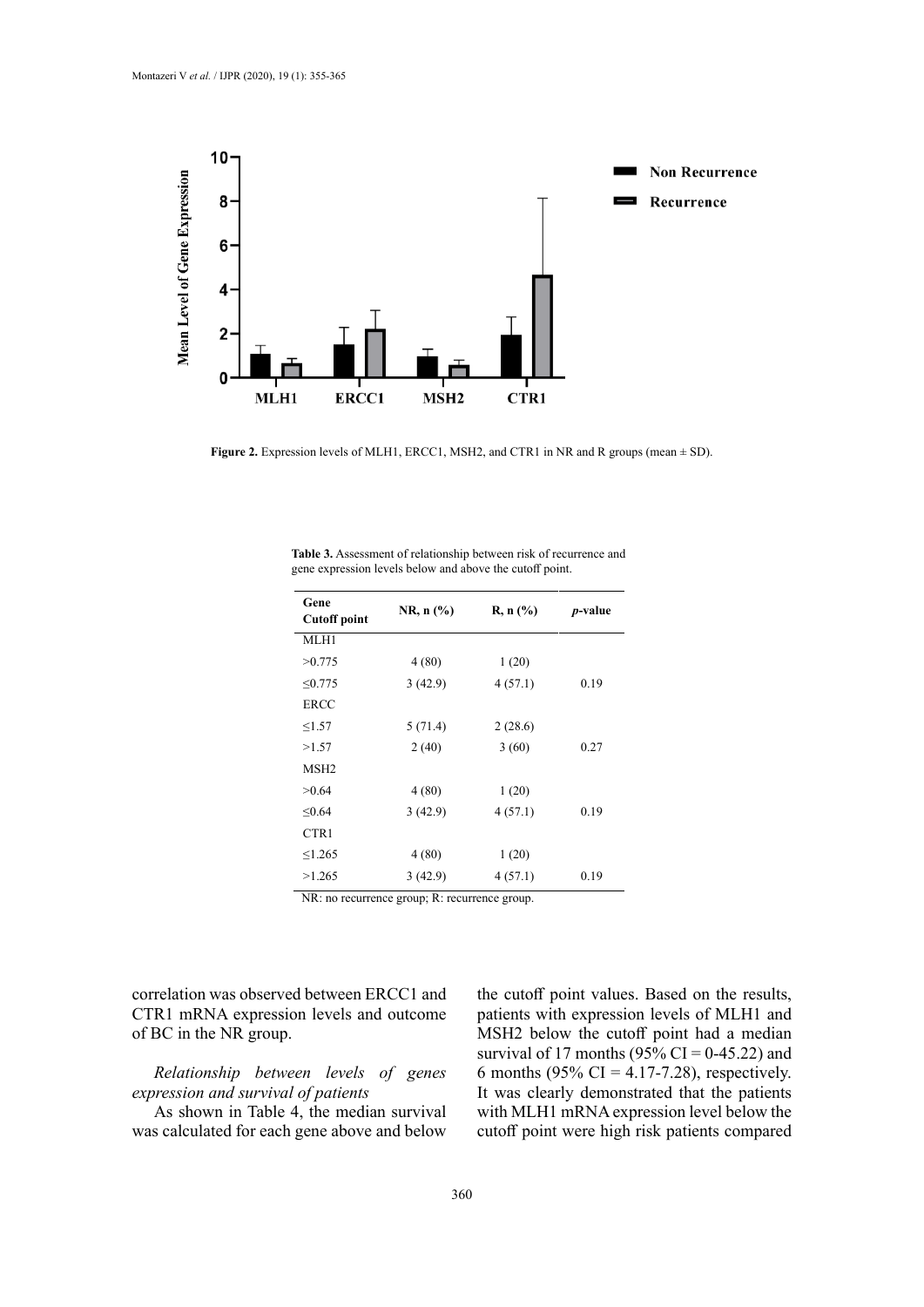| Gene                | Number of      | <b>Median Survival</b>    | <b>Hazard Ratio</b>  | $p$ -value <sup>a</sup> |
|---------------------|----------------|---------------------------|----------------------|-------------------------|
| <b>Cutoff point</b> | events         | Month $(95\% \text{ CI})$ | $(95\% \text{ CI})$  |                         |
| MLH1                |                |                           |                      |                         |
| $\leq 0.775$        | $\overline{4}$ | $17(0-45.22)$             | $2.64(0.27-25.56)$   | 0.4                     |
| >0.775              | 1              |                           |                      |                         |
| <b>ERCC</b>         |                |                           |                      |                         |
| $\leq$ 1.57         | $\overline{2}$ |                           |                      |                         |
| >1.57               | 3              | $6(3.85 - 8.14)$          | $4.60(0.47-44.33)$   | 0.18                    |
| MSH <sub>2</sub>    |                |                           |                      |                         |
| ≤ $0.64$            | 4              | $6(4.71 - 7.28)$          |                      |                         |
| >0.64               | 1              |                           | $0.27(0.03 - 2.47)$  | 0.25                    |
| CTR1                |                |                           |                      |                         |
| $\leq 1.265$        | 1              | ٠                         |                      |                         |
| >1.265              | 4              | $17(0.2 - 33.79)$         | $3.08(0.34 - 27.75)$ | 0.31                    |

**Table 4.** Assessment of relationship between survival and gene mRNA expression levels. **Table 4.** Assessment of relationship between survival and gene mRNA expression levels.

a Log-Rank *p*-value.



MLH1, MSH2 mRNA expression levels above the cutoff point had longer the PFS compared to other patients. (C and D), Patients with Figure 3. Evaluation of recurrence in patients with gene expression levels below and above the cutoff point. (A and B) Patients with ERCC1 and CTR1 mRNA expression levels above the cutoff point had shorter the PFS compared to other patients.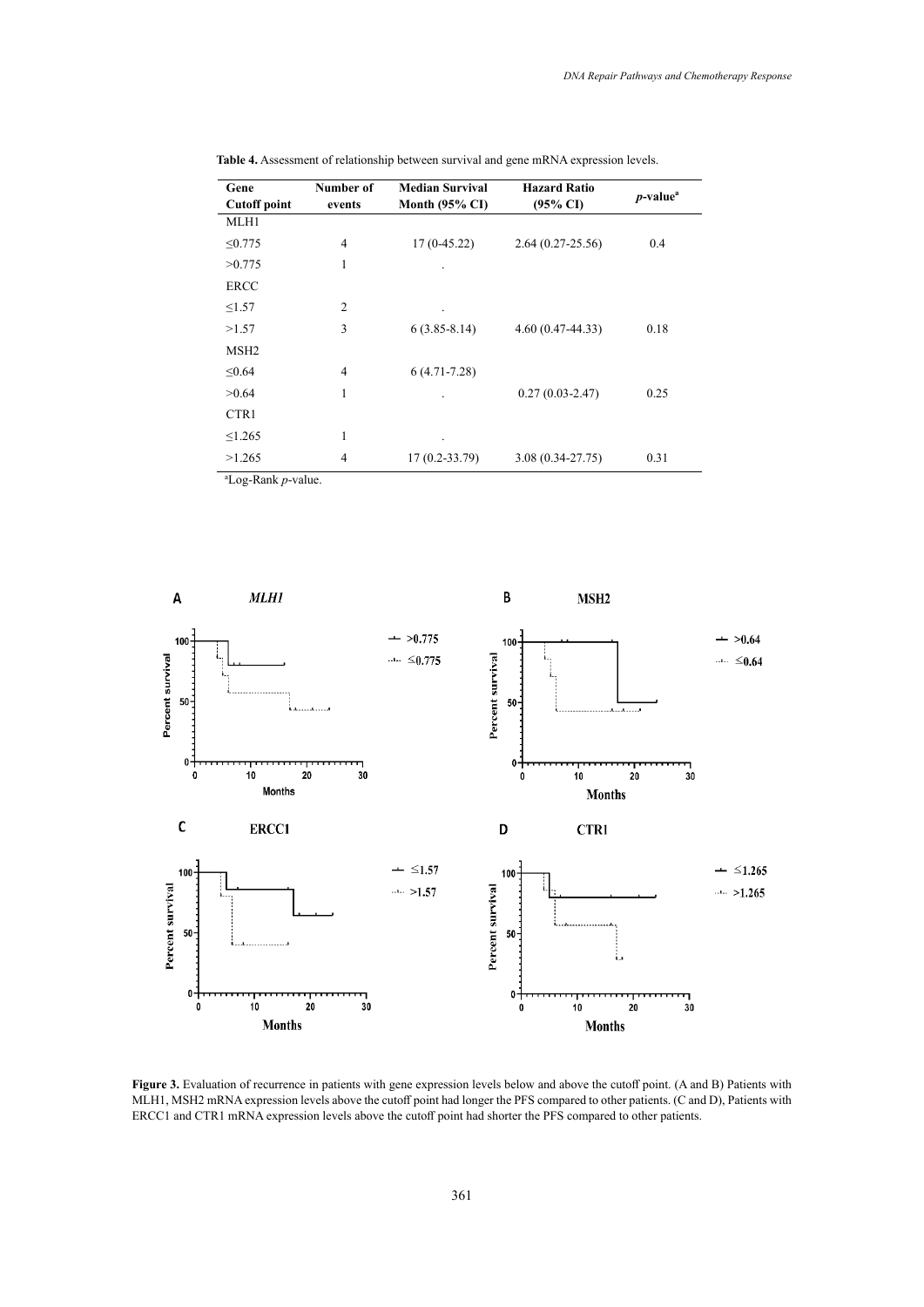to patients with high levels (HR: 2.64, 95% CI  $= 0.27 - 25.56$ . Additionally, the PFS of patients with MSH2 mRNA expression level below the cutoff point was better compared to patients with expression levels above the cutoff point  $(HR: 0.27, 95\% \text{ CI} = 0.03-2.47)$  (Table 4). On the contrary, the median survival of patients with expression levels of ERCC1 and CTR1 mRNA above the cutoff point was 6 months  $(95\% \text{ CI} = 3.85 - 8.14)$  and 6 months  $(95\% \text{ CI} =$ 0.2-33.79), respectively. Interestingly, poorer PFS was noted in patients with expression levels of ERCC1 and CTR1 above the cutoff point (HR: 4.6, 95% CI = 0.47-44.33 and HR: 3.08, 95% CI = 0.34-27.75, respectively) compared to patients whose expression levels were below the cutoff point (Table 4).

The PFS rates were assessed for expression levels of MLH1, ERCC1, MSH2, and CTR1 mRNA schemed by Kaplan-Meier survival curves (Figure 3). The results showed any significant difference between R and NR groups. It seems that increasing the sample size will produce significant differences in the results of other studies.

### **Discussion**

One of the main challenges of clinicians is drug resistance and response to chemotherapy agents. The optimal effect of chemotherapy agents on tumor cells can be achieved by clarifying their molecular biology, which results in reduced resistance and increased patient survival. Considering the complexity of chemotherapy response, predicting the outcome of chemotherapy agents can be beneficial for treatment decision-making. Therefore, a unique therapeutic regime is necessary to overcome drug resistance. Identification of mechanisms of response to anticancer drugs and the genetic profile of the patients would make it possible to use personalized drugs based on molecular patterns. Anticipation of response to chemotherapy can be helpful for clinical decision-making to find optimal treatment strategies. Cisplatin resistance is widely common in patients treated with cisplatin-based chemotherapy (29). Several molecular mechanisms are involved in cisplatin resistance in different cancers. Among these mechanisms, NER and MMR pathways

not only have a critical role in genetic stability, but are also involved in drug resistance and response to chemotherapy (18, 30-32).

No molecular biomarkers have yet been identified to overcome drug resistance in Iranian BC patients. Therefore, ERCC1, MLH1, MSH2, and CTR1 genes were selected in order to suggest a genetic panel for Iranian BC patients as a promising approach for clinical trials or cohort studies in the future.

Studies have demonstrated that low expression of ERCC1 within the tumors improves the response to chemotherapy based on cisplatin and the outcome of cancer by decreasing the removal of cisplatin- induced DNA adducts resulting in increased survival (21, 33-35). Mullane *et al.* reported that DNA repair pathway largely contributed to prognosis of MIBC patients. The results of the expression level by immunohistochemistry showed that high expression levels of ERCC1 played a key role in survival of patients who received cisplatin as the first line of chemotherapy (35). The results demonstrated that ERCC1 mRNA expression levels above the cutoff point might lead to decreased survival in patients. Moreover, the expression level of ERCC1 was higher in the R group compared to the NR group although the difference was not statistically significant, which can be explained by the small sample size of the study.

Defects in genetic integrity may lead to disorders in the MMR system, especially MSH2 and MLH1. Consequently, defects in these factors alter the propensity of invasive tumor cells for metastasis and change their sensitivity to chemotherapeutic drugs (18, 22). Several studies revealed that lack of MLH1 and MSH2 could induce cisplatin resistance in tumor cells, whereas low expression levels of MLH1 and MSH2 resulted in poor survival in ovarian and bladder cancer patients treated whit platinum drugs (36-38). In a study by Goodspeed *et al*., MSH2 knockdown in bladder cancer cell lines resulted in apoptosisinduced cisplatin reduction. Furthermore, the results demonstrated decreased survival in MIBC with a low expression level of MSH2 protein after treatment with platinum- based chemotherapy (37).

We investigated whether MLH1 and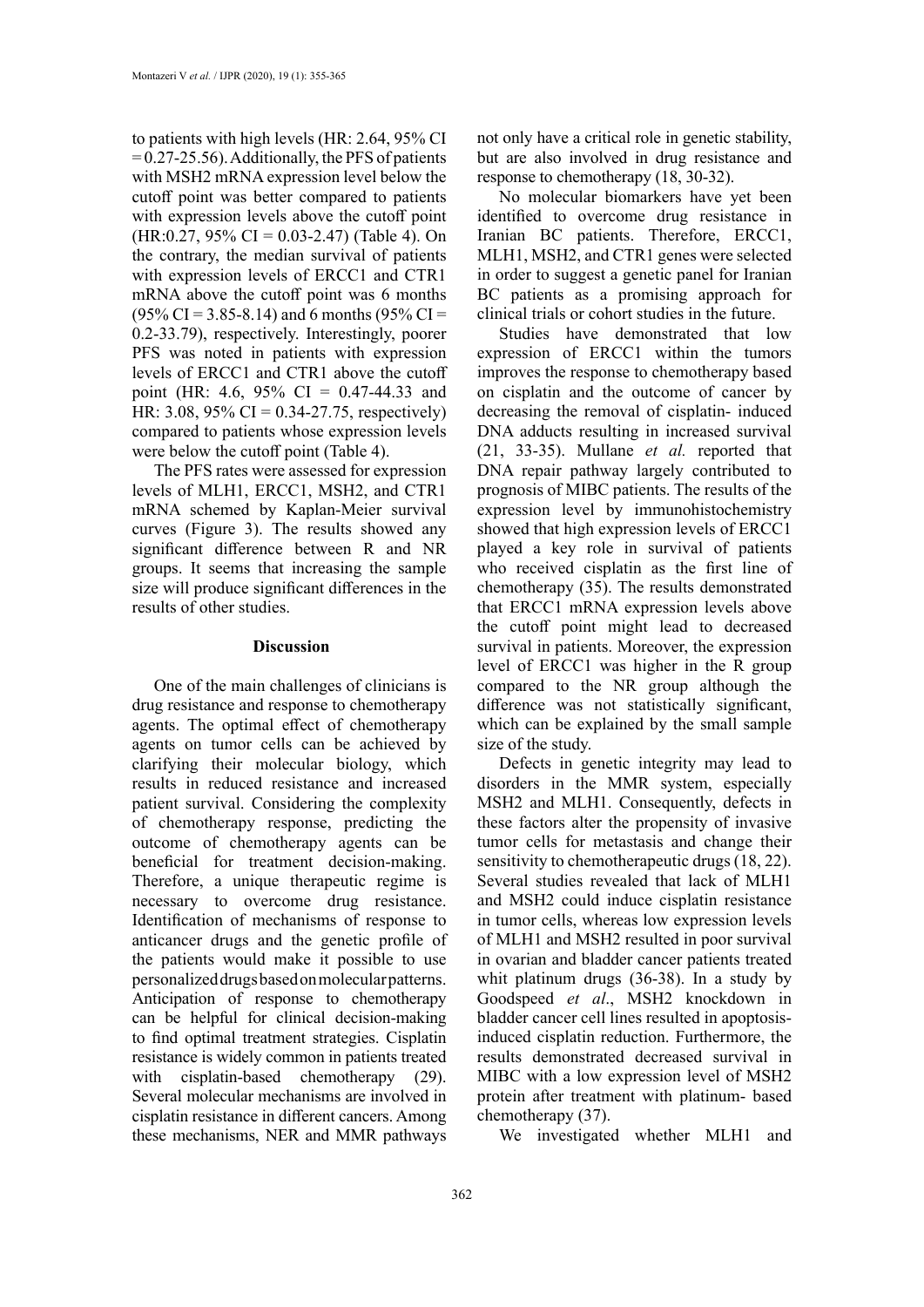MSH2 mRNA expression levels below the cutoff point had any effects on the poor survival of these patients but the results were not significant because of the small sample size. Generally, this pattern was observed in both groups of patients, which can be used for designing RCT and cohort studies in the future. Moreover, it should be noted that the expression of these genes was reduced in the R group compared to the NR group. However, the results may vary according to the cancer type, for instance, some studies showed that low levels of MSH2 expression were associated with a high survival in non- small cell lung cancer and were not associated with a poor survival in ovarian cancer (39, 40).

Other mechanisms that attribute to cisplatin resistance include decreased accumulation of cisplatin due to low expression of transporters. Among them, studies have shown that CTR1 regulates the copper intracellular concentration, which plays a crucial role in the uptake or influx of cisplatin. Therefore, low levels of CTR1 mRNA expression reduce cisplatin sensitivity (25, 41 and 42). Kilari *et al.* investigated the correlation between CTR1 expression and pathological outcome in preand post- chemotherapy tissues and suggested that CTR1 immuno-expression could be used as a biomarker before NAC (neoadjuvant chemotherapy)- TURBT in order to predict the risk of NAC for individual patients (25). To the best of our knowledge, the correlation between CTR1 and survival of BC patient is not clear. In our study, the CTR1 expression level was higher in the R group compared to the NR group, which was associated with increased survival. In addition, our results failed to obtain statistical significance that can be explained by the small sample size.

One of the limitations that can be highlighted is the exclusion of patients who underwent other treatment strategies. Other limitations were difficulty in obtaining fresh tumor tissues during the surgery and followup patients after chemotherapy. Another limitation was conducting the study in two centers while more centers were needed, which was not allowed. In addition, this report is related to a small sample of Iranian patients and is indeed a primary study for selecting the genes that can be used as markers in future

investigations. Moreover, longer follow-up times are required to prevent bias. We could not unravel the relationship between the expression level of these genes as molecular markers and response to chemotherapy. However, in these patients, response to chemotherapy during the follow-up period was consistent with our hypothesis.

# **Conclusion**

In conclusion, the expression levels of ERCC1, MLH1, MSH2, and CTR1 were assessed in BC patients. The PFS and risk of disease recurrence were successfully measured. Despite a non-significant difference in gene expression between R and NR groups, a correlation was observed between gene expression level and risk of disease recurrence that was consistent with other studies. Therefore, these genes can be suggested as a model of gene profiling for personalized cancer treatment to not only reduce treatment costs but also to increase the survival of the patients. The suggested model of gene profiling can be a promising strategy for cohort and clinical studies with larger sample sizes in different populations.

#### **Acknowledgement**

This project was supported by grant number 94-04-33-31044 from Deputy of Research Tehran University of Medical Sciences (TUMS).

#### **References**

- (1) Cumberbatch MGK, Jubber I, Black PC, Esperto F, Figueroa JD, Kamat AM, Kiemeney L, Lotan Y, Pang K and Silverman DT. Epidemiology of bladder cancer: A systematic review and contemporary update of risk factors in 2018. *Eur. Urol.* (2018) 74: 784-95.
- (2) Antoni S, Ferlay J, Soerjomataram I, Znaor A, Jemal A and Bray F. Bladder cancer incidence and mortality: A global overview and recent trends. *Eur. Urol.* (2017) 71: 96-108.
- (3) Knowles MA and Hurst CD. Molecular biology of bladder cancer: New insights into pathogenesis and clinical diversity. *Nat. Rev. Cancer* (2015) 15: 25-41.
- (4) Nezos A, Pissimisis N, Lembessis P, Sourla A, Dimopoulos P, Dimopoulos T, Tzelepis K and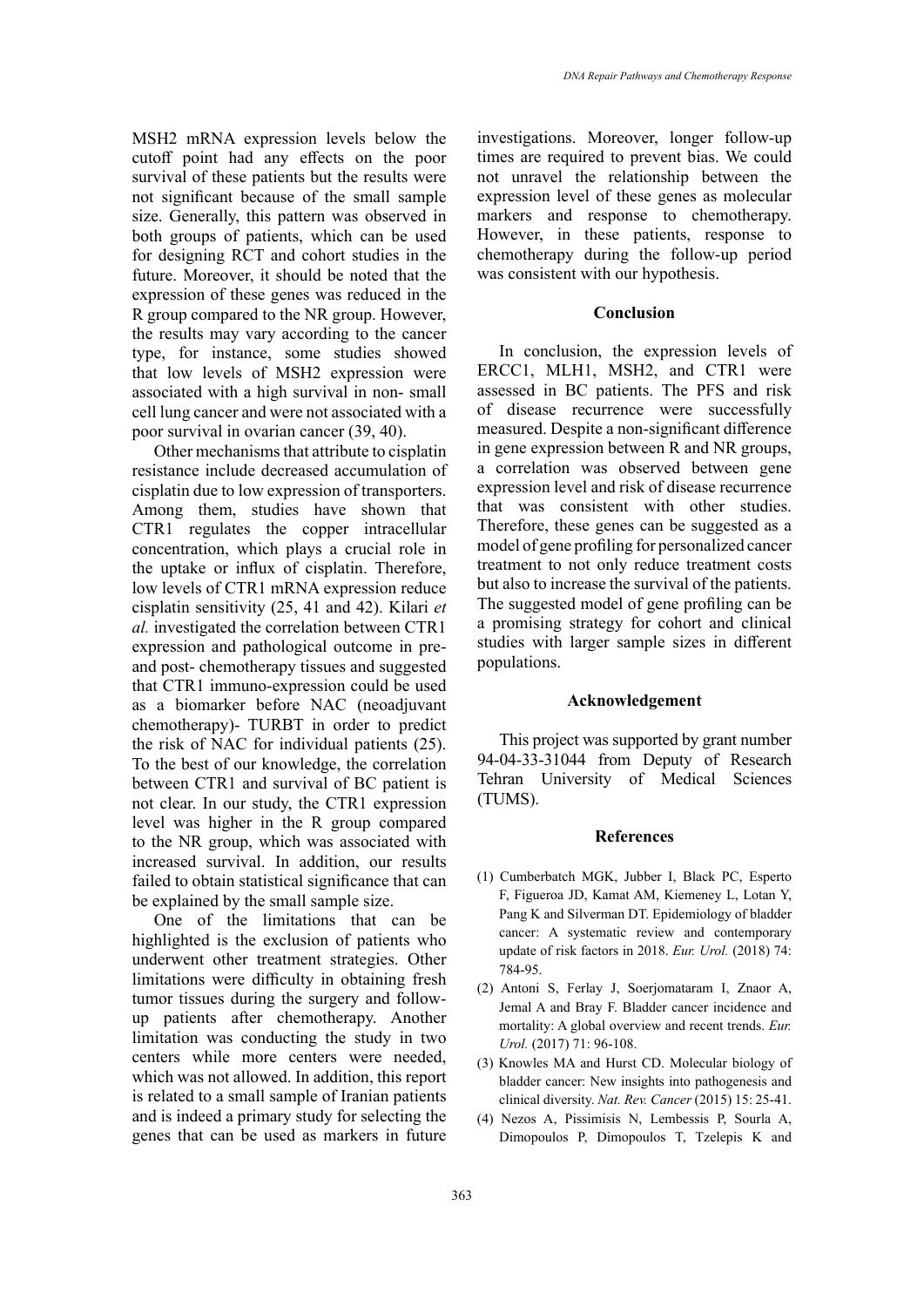Koutsilieris M. Detection of circulating tumor cells in bladder cancer patients. *Cancer Treat. Rev.* (2009) 35: 272-9.

- (5) Wong MC, Fung FD, Leung C, Cheung WW, Goggins WB and Ng C. The global epidemiology of bladder cancer: A joinpoint regression analysis of its incidence and mortality trends and projection. *Sci. Rep.* (2018) 8: 1129.
- (6) Conconi D, Panzeri E, Redaelli S, Bovo G, Vigano P, Strada G, Dalpra L and Bentivegna A. Chromosomal imbalances in human bladder urothelial carcinoma: Similarities and differences between biopsy samples and cancer stem-like cells. *BMC Cancer* (2014) 14: 1-10.
- (7) Choi W, Porten S, Kim S, Willis D, Plimack ER, Hoffman-Censits J, Roth B, Cheng T, Tran M and Lee IL. Identification of distinct basal and luminal subtypes of muscle-invasive bladder cancer with different sensitivities to frontline chemotherapy. *Cancer Cell* (2014) 25: 152-65.
- (8) Yang C, Yuan W, Yang X, Li P, Wang J, Han J, Tao J, Li P, Yang H and Lv Q. Circular rna circ-itch inhibits bladder cancer progression by sponging mir-17/ mir-224 and regulating p21, pten expression. *Mol. Cancer* (2018) 17: 19.
- (9) Svatek RS, Shariat SF, Novara G, Skinner EC, Fradet Y, Bastian PJ, Kamat AM, Kassouf W, Karakiewicz PI and Fritsche HM. Discrepancy between clinical and pathological stage: External validation of the impact on prognosis in an international radical cystectomy cohort. *BJU Int.* (2011) 107: 898-904.
- (10) Yu WK, Wang Z, Fong CC, Liu D, Yip TC, Au SK, Zhu G and Yang M. Chemoresistant lung cancer stem cells display high DNA repair capability to remove cisplatin‐induced DNA damage. *Br. J. Pharmacol.* (2017) 174: 302-13.
- (11) Martin LP, Hamilton TC and Schilder RJ. Platinum resistance: The role of DNA repair pathways. *Clin. Cancer Res.* (2008) 14: 1291-5.
- (12) Höhn A, Krüger K, Skowron MA, Bormann S, Schumacher L, Schulz WA, Hoffmann MJ, Niegisch G and Fritz G. Distinct mechanisms contribute to acquired cisplatin resistance of urothelial carcinoma cells. *Oncotarget* (2016) 7: 41320-35.
- (13) Pearl LH, Schierz AC, Ward SE, Al-Lazikani B and Pearl FM. Therapeutic opportunities within the DNA damage response. *Nat. Rev. Cancer* (2015) 15: 166-80.
- (14) Nikolaou M, Pavlopoulou A, Georgakilas AG and Kyrodimos E. The challenge of drug resistance in cancer treatment: A current overview. *Clin. Exp. Metastasis* (2018) 35: 309-18.
- (15) Lord CJ and Ashworth A. The DNA damage response and cancer therapy. *Nature* (2012) 481: 287-94.
- (16) Altieri F, Grillo C, Maceroni M and Chichiarelli

S. DNA damage and repair: From molecular mechanisms to health implications. *Antioxid. Redox Signal* (2008) 10: 891-938.

- (17) Vageli DP, Giannopoulos S, Doukas SG, Kalaitzis C, Giannakopoulos S, Giatromanolaki A, Koukoulis GK and Touloupidis S. Mismatch repair hmsh2, hmlh1, hmsh6 and hpms2 mrna expression profiles in precancerous and cancerous urothelium. *Oncol. Lett.* (2013) 5: 283-94.
- (18) Li Y, Zhang S, Wang Y, Peng J, Fang F and Yang X. Mlh1 enhances the sensitivity of human endometrial carcinoma cells to cisplatin by activating the mlh1/ c-abl apoptosis signaling pathway. *BMC Cancer* (2018) 18: 1294.
- (19) Malik SS, Masood N, Asif M, Ahmed P, Shah ZU and Khan JS. Expressional analysis of mlh1 and msh2 in breast cancer. *Curr. Prob. Cancer* (2019) 43: 97-105.
- (20) Ting S, Mairinger FD, Hager T, Welter S, Eberhardt WE, Wohlschlaeger J, Schmid KW and Christoph DC. Ercc1, mlh1, msh2, msh6, and βiii-tubulin: Resistance proteins associated with response and outcome to platinum-based chemotherapy in malignant pleural mesothelioma. *Clin. Lung Cancer* (2013) 14: 558-67.
- (21) Plimack ER, Dunbrack RL, Brennan TA, Andrake MD, Zhou Y, Serebriiskii IG, Slifker M, Alpaugh K, Dulaimi E and Palma N. Defects in DNA repair genes predict response to neoadjuvant cisplatinbased chemotherapy in muscle-invasive bladder cancer. *Eur. Urol.* (2015) 68: 959-67.
- (22) Bouwman P and Jonkers J. The effects of deregulated DNA damage signalling on cancer chemotherapy response and resistance. *Nat. Rev. Cancer* (2012) 12: 587-98.
- (23) Dancik GM and Theodorescu D. Pharmacogenomics in bladder cancer. *Urol. Oncol.* (2014) 32: 16-22.
- (24) Liang ZD, Long Y, Tsai WB, Fu S, Kurzrock R, Gagea-Iurascu M, Zhang F, Chen HH, Hennessy BT and Mills GB. Mechanistic basis for overcoming platinum resistance using copper chelating agents. *Mol. Cancer Ther.* (2012) 11: 2483-94.
- (25) Kilari D, Iczkowski KA, Pandya C, Robin AJ, Messing EM, Guancial E and Kim ES. Copper transporter-ctr1 expression and pathological outcomes in platinum-treated muscle-invasive bladder cancer patients. *Anticancer Res.* (2016) 36: 495-501.
- (26) Fung KL, Tepede AK, Pluchino KM, Pouliot LM, Pixley JN, Hall MD and Gottesman MM. Uptake of compounds that selectively kill multidrug-resistant cells: The copper transporter slc31a1 (ctr1) increases cellular accumulation of the thiosemicarbazone nsc73306. *Mol. Pharm.* (2014) 11: 2692-702.